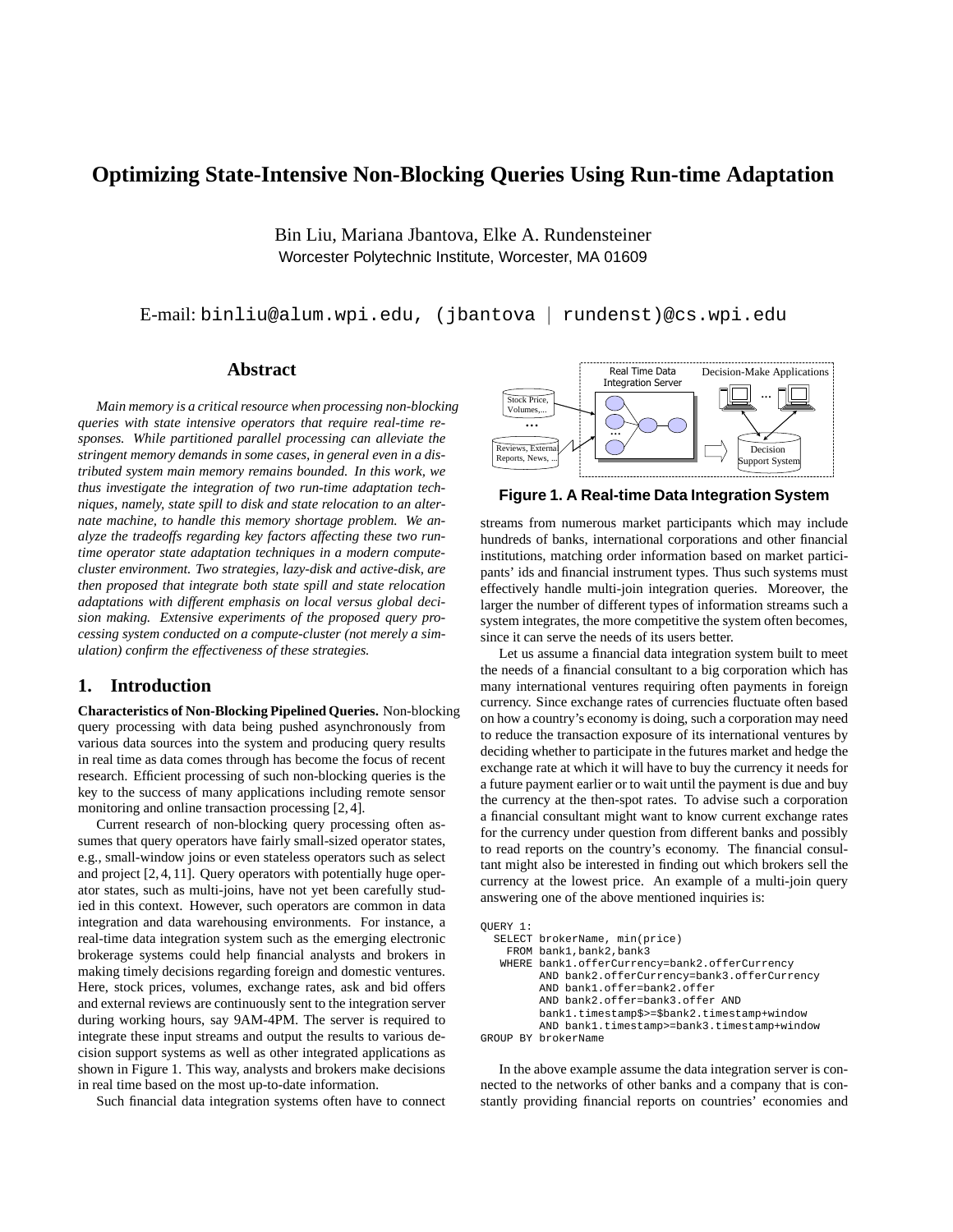currency rates in the form of continuous streams. The stringent requirement of generating near real-time results demands efficient main memory based query processing. This is particularly critical for data integration type queries that are state intensive in nature such as the multi-join integration queries mentioned above. In this work, we thus focus on adapting operator states to address this run-time memory shortage for queries with state intensive operators, such as multi-join queries [26]. These queries are common in data integration related applications as shown in Figure 1. As we need accurate query results and thus cannot afford to lose financial data, we cannot resort to techniques such as load shedding or approximations [23]. As motivated in Figure 1, we assume the query is long running but finite. However, the techniques we study in this work could also be applied to cases with infinite data streams as long as operators have finite window sizes, a common situation in continuous query processing environments.

**State-Level Adaptations.** One solution to address the memory shortage, as discussed in XJoin [25], Hash-Merge Join [17], and [15], is to temporarily push memory resident states into disks. This approach delays the processing of certain states (the disk resident states) until a later time when more resources would be available. The processing of the disk resident states is referred as *state cleanup*. Cleanup generates any missed results. We refer to this pushing and cleaning process as *state spill* adaptation. Given a monotonic increase of the operator states during the run-time phase due to long-running queries and requiring full and accurate final results, there may be no opportunity to perform the state cleanup during the run-time phase. Thus, these disk resident states would typically be processed after the run-time phase finishes  $<sup>1</sup>$ .</sup>

An alternate solution is to distribute state intensive operators to multiple machines with each machine processing a partition of the input data. This is referred to as *partitioned parallel processing* [10, 14, 18, 20]. Then, we would move state partitions across machines when only a subset of machines is overloaded while others may exhibit available memory resources. For simplicity, we call this type of adaptation *state relocation*. As advantage, the adapted states remain in main memory and thus active once the relocation is completed. However, this type of adaptation will not always solve the overall memory shortage problem since even the aggregated main memory of multiple machines remains limited.

**Contributions.** While previous work studied the state relocation and state spill adaptations separately [17, 20, 25], we now investigate both state level adaptations in an integrated manner. Clearly, such a comprehensive solution is needed since state spill may not be efficient due to the access of slow secondary storage, while state relocation alone often cannot fully resolve the memory shortage problem. We analyze the tradeoffs regarding the factors to be considered when adapting states of *multi-input* operators using either of these two techniques in a practical cluster environment.

The main contributions of this work are:

- A comprehensive integrated solution is designed to maximize the run-time query throughput in environments where the memory of the distributed system is not sufficient for the query processing. In particular, we propose two integration strategies, namely, *lazy-disk* and *active-disk*, to apply both spill and relocation adaptations.
- The integration of these two techniques requires 1) a proto-

col to coordinate decision making at both local and global control agents, and 2) an assessment of the tradeoffs to know when to favor one technique over the other. A new partition group level productivity metric is designed to select the best partitions to be used by either adaptation process.

- The integrated adaptation strategies have been implemented in the framework of a distributed software architecture with a coordinator as a global adaptation controller agent in charge of monitoring and coordinating the work of each query processor and its local adaptation controller.
- Extensive experimental evaluation to compare these proposed strategies in the new context of continuous data stream processing has been conducted on a modern PC-compute cluster – that is, the observations are not just derived based on simulation-based studies. The experimental results confirm the effectiveness of the proposed strategies.

The rest of the paper is organized as follows. Section 2 overviews the basics of our approach. Sections 3 and 4 analyze the state spill and relocation solutions, respectively. Section 5 presents the integrated adaptation strategies, along with their experimental evaluation. Sections 6 and 7 discuss related work and conclusion.

### **2. Basics of Our Approach**

**Partitioning State Intensive Operators.** We review partitioned processing for multi-input state intensive operators. Throughout this work, we use a symmetric multiple-way hash join operator [26] as a representative example of state intensive operators due to joins being one of the most common class of queries. Other state intensive operators can also be addressed in a similar manner as long as their functionality can be distributed to multiple machines with each machine only processing non-overlapping partitions. As discussed in [10, 20], a *split* operator is inserted in front of each input stream of such a partitioned operator. This split operator partitions an input stream and sends the appropriate partitions to each machine that houses an instance of this partitioned operator. For simplicity, we will henceforth refer to each instantiation of the operator that runs in a particular machine as an *instance* of the partitioned operator.

For example, assume we process a three-way join query ( $A \Join$  $B \bowtie C$ ) as shown in Figure 2 (a). The join is defined as A. $A_1 =$  $B.B<sub>1</sub> = C.C<sub>1</sub>$  where A, B, and C denote the three input streams and  $A_1$ ,  $B_1$ , and  $C_1$  are the join columns. As shown in Figure 2(b), the query is partitioned and run on two machines. The  $Split_A$  operator partitions the input stream A based on the column  $A_1$ , while the  $Split_B$  operator partitions the input stream B based on  $B_1$ , and so on <sup>2</sup> A *union* operator, if needed for appropriate result merging, can be inserted into the output streams of all instances of the partitioned operator to combine the results into one stream for further processing. Stateless operators such as split and union are evenly distributed among all available machines during such a partitioned processing as they consume very limited memory and thus tend not to be the bottleneck in terms of resource consumption.

<sup>&</sup>lt;sup>1</sup>We assume applications here for which out-of-order delivery of output tuples is acceptable.

<sup>&</sup>lt;sup>2</sup>To keep the discussion focussed, we assume here that each partitioned join operator has all its join conditions defined on the same domain for each input. This is trivially true for binary operators and typically also assumed for m-way continuous join opeators by the stream literature. Trees of such operators, each with its own join columns, can be naturally supported [15]. Further, strategies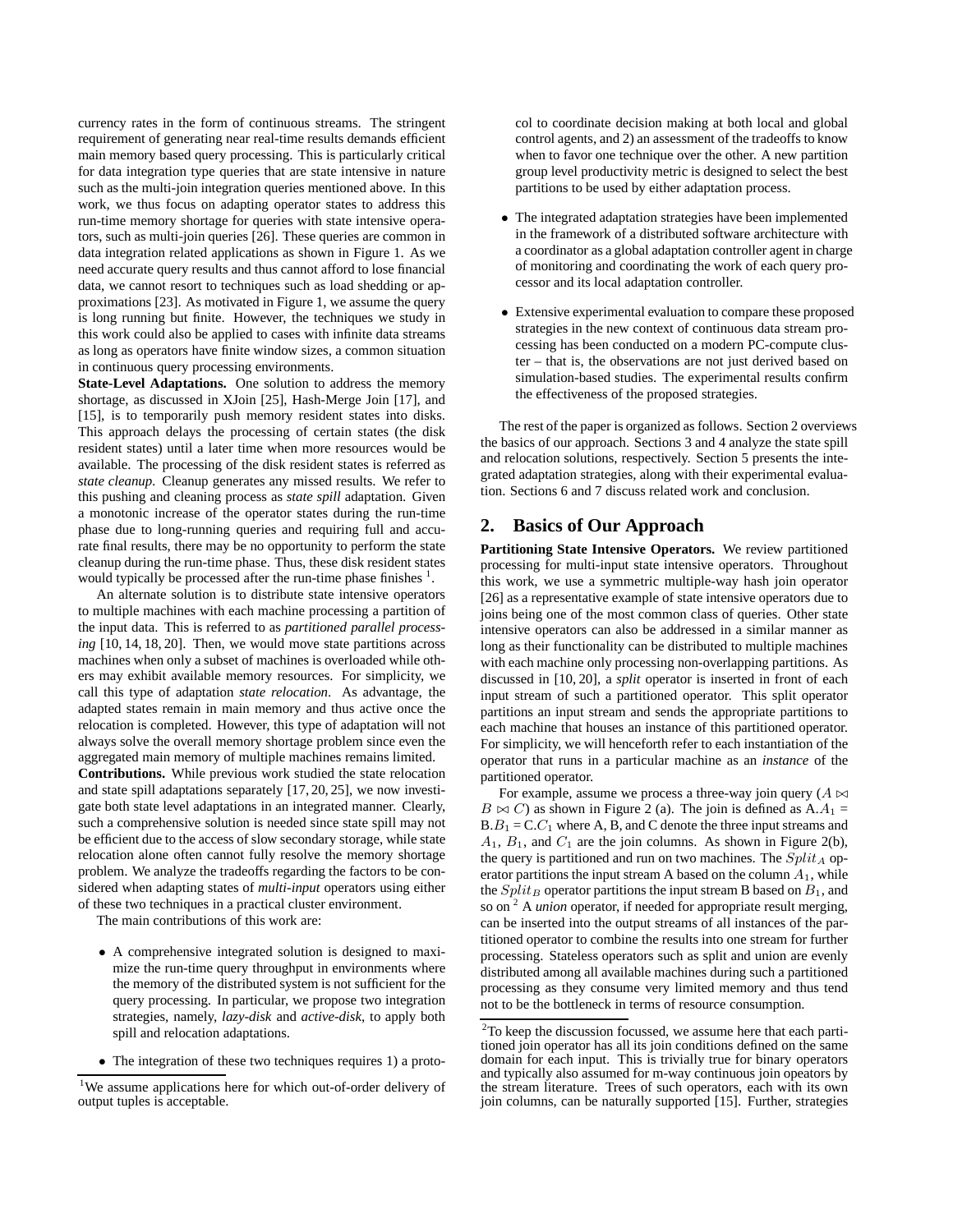

**Figure 2. Example of Partitioned Processing**

**Adaptation without Re-Hashing.** To effectively adapt partitions without ever having to rehash any of the existing partitions at run time, each split operator divides each input stream into a much larger number of partitions than the number of available machines. We identify each partition by a unique *partition ID*, i.e.,  $1, 2, \ldots, n$ (with n the number of distinct partitions). For example, we might work with 500 partitions over 10 machines. Adaptation such as spilling or relocating is now done at the granularity of these 500 partitions. This method has first been applied in the early data skew handling literature [7] as well as in the recent partitioned stream processing work Flux [20].

**Partition-Group Granularity for Adaptation.** We organize operator states based on input partitions as done in [15]. Single input query operators, such as the ones tackled in Flux [20], have to adapt partitions from one input stream only. However, the multiinput operators we focus on have in their states partitions from different input streams with the same partition ID. Thus, multiple ways of organizing partitions are possible.



**Figure 3. Composing Partition Groups**

As proposed in XJoin [25], we could choose partitions from one input at a time and adapt them independently (Figure 3(a)). However, this strategy has two potential drawbacks in partitioned processing of multi-way join queries. (1) It increases the complexity in the cleanup process. This is because if partitions have been pushed to disk, this requires us to keep track of the timestamps of when each of these partitions was pushed, and the timestamps of each tuple in order to avoid duplicates in the cleanup process. For example, tuples from partition  $A_1$  have been pushed into disk at time  $t$  during execution. As done in previous work [15], we use  $A_1^1$  to denote this part of partition  $A_1$ . Then all the tuples from  $B_1$ and  $C_1$  with a timestamp greater than t have to join with the  $A_1^{\overline{1}}$ in the cleanup process. Given  $A_1$ ,  $B_1$ , and  $C_1$  could be pushed into the disk more than one time, the cleanup needs to be carefully synchronized with the timestamps of the input tuples and the timestamps of the partitions being pushed. (2) Worse yet, if state relocation were to move partitions from individual inputs to different machines, this then would force us to process tuples for that

partition with across machine joins. For example, if we have partition  $A_1$  in machine  $M_1$ , while partitions  $B_1$  and  $C_1$  are in machine  $M_2$ , then a newly incoming tuple that belongs to  $A_1$  has to access both machines  $M_1$  and  $M_2$  to produce the join result. Instead, if we were to put all three partitions  $A_1$ ,  $B_1$ , and  $C_1$  in the same machine, we could access one machine only to produce this join result. Thus this would tend to be more efficient.

Accordingly, we group the partitions with the same partition ID across all input streams of an operator together as the smallest unit to be adapted, as illustrated in Figure 3(b). This avoids the expensive processing of queries across multiple machines. It also greatly simplifies the cleanup process as discussed above because neither timestamps nor other metadata has to be kept at the operators. For simplicity, we henceforth call all partitions with the same partition ID even when from different inputs one *partition group*, or in short, partition if the context is clear. As unlike [15] where the focus is on dependencies at the partition level across operators in a pipeline, here we focus on distributed query processing, thus the idea of "across-state-partition" even makes more sense as it keeps the join local to a machine and thus much cheaper compared to alternate partition choices. While the techniques proposed in this work are equally applicable to the granularities of partitions and partition groups, without loss of generality we henceforth will assume the later granularity for simplicity reasons.

**Partition Group Productivity Metrics.** The usage of partition groups as adaptation unit helps to simplify statistics collection by reducing it to the granularity of each partition group — compared to either full operator-level (too coarse-grained) or tuple-level (too fine-grained and thus not practical).

Here, we propose a new metric to be employed by the policies of both adaptation techniques, called *partition group productivity*. For each partition group, we record its current size, represented by  $P_{size}$ . We also record how many tuples have been generated from this partition group, denoted by  $P_{output}$ . We define the *productivity* of each partition group as  $P_{output}/P_{size}$ . Given a similar size  $P_{size}$ , a small  $P_{output}/P_{size}$  value indicates that only few output results have been generated so far.

The productivity value of each partition group reflects the input data that has been processed so far. They are updated when new data gets processed. As commonly assumed in databases for lack of any knowledge about the future, we also assume here that the values we observed so far would be indicative of the trends of behavior of the partition groups in the near future. Clearly, alternate ways of computing the productivity value exist. For example, we can maintain snapshots of historical values and assign higher weights to more recent values using an amortized weight function to compute a tuned partition productivity value, depending on the perceived stability of the operator's behavior. Alternative cost models could be easily plugged into our system in the future if it turns out to be necessary, as the particular policies of run-time state adaptation are independent of cost model details .

**Distributed Software Architecture: Local and Global Adaptation Controllers.** We analyze our run-time adaptation strategies based on a distributed system with the following architecture (Figure 4): A dedicated *global coordinator* (GC) is in charge of a set of *query engines* (QE) running on different machines. The global coordinator distributes the query and connects operators that are distributed into different query engines. It collects and analyzes running statistics of each processor. It also makes *coarse-grained adaptation decisions* such as how many states to relocate from one processor to the other but not which partition groups. A query en-

for handling single n-ary join with different join columns can be devised.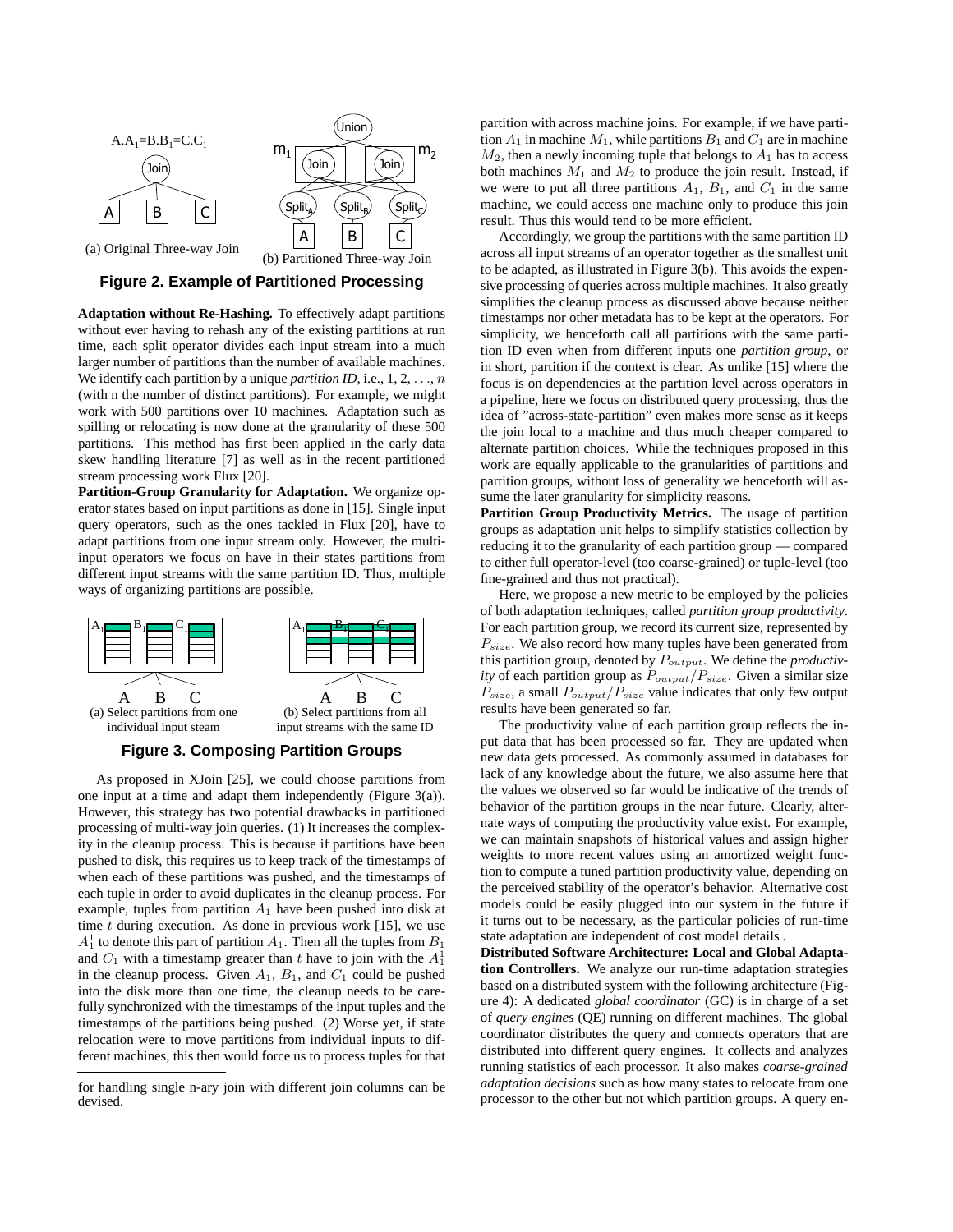gine takes care of executing the portions of the continuous query plans assigned to it. Each query engine reports statistics to the global coordinator. A *local adaptation controller* at each engine is responsible for choosing partition groups to adapt (to be spilled or relocated). It also engages in the protocol to relocate operator states from or to a query engine on another machine.



**Figure 4. System Architecture**

In this architecture, the state relocation decision is made by the global coordinator based on the collected system statistics, while the detailed decision of choosing which partitions to spill/relocate is handled by the local adaptation controller in each processor. As discussed in [21], the global coordinator is very scalable and not likely to become a bottleneck since it collects only light-weight statistics from the processors. Unlike Flux [20], which puts all the adaptation and partitioning functionalities into each individual Flux query operator, our architecture naturally facilitates tiered adaptation decision making. Below we exploit this property to design effective adaptation strategies.

## **3. State Spill Adaptation**

The integrated adaptation strategies proposed in this paper are based on two independent query processing optimization techniques, namely *state spill* and *state relocation*. Thus, before presenting our integrated solution, we first study each individual technique in our targeted cluster environment.

State spill refers to the process of pushing memory resident states into disks temporarily when memory overflow happens. Given a monotonic increase of memory usage during run-time, these spilled states will be kept in disk (inactive) until the memory overflow has been addressed. State spill thus requires a second *cleanup disk phase* during which disk resident states need to be brought back to memory for further processing - so that missing results are produced while preventing duplicates. This *state cleanup process* can be performed at any time when memory becomes available. Note that multiple partition groups may exist given one partition ID. This is because once a partition group has been pushed into disk, new tuples with the same partition ID may continue to accumulate to form a new partition group in main memory. If needed this partition group could be pushed into disk again.

The tasks that need to be performed in the cleanup can be described as follows: (1) Organize the disk resident partition groups based on their partition ID. (2) Merge partition groups with the same partition ID and generate missing results. (3) If a main memory resident partition group with the same ID exists, then merge this memory resident part with all disk resident ones. We have observed that incremental view maintenance algorithms [13] can be applied to merge partition groups and produce missing results. The details of the cleanup process are omitted for space reasons.

Within our framework, the state spill process is local to a query engine. Here we utilize a throughput-oriented state spill strategy that aims for a high run-time output rate – though other metrics would be possible. That is, we aim to generate as many output results as possible given part of the memory resident states are to be pushed into disks (temporarily inactive). As our experiments confirmed, a high overall throughput run-time phase also reduces the efforts in the cleanup process as more work would have been already completed.

To achieve maximal throughput, the state spill policy must decide which partition groups to push when memory overflows. Different flush policies have been discussed in the literature. For example, XJoin [25] flushes the largest partition. Our spill policy uses the metrics as defined in Section 2 to rank partition groups by their productivities and then selects partitions that are less productive to be pushed in each spill process. The intuition is that the partitions left in main memory are more likely to produce more results than the ones that have been pushed into disks.

### **3.1 Experimental Setup and Environment**

**Experimental Environment.** The system described in Section 2 used in our experiments is deployed on a 10-machine cluster. Each machine in the cluster has dual 2.4Ghz Xeon CPUs with 2G main memory. These machines are connected via a private *gigabit* ethernet. Due to the security settings of the cluster, in our experiments we cannot stream data from outside the cluster. However, this does not impact the validity of the results of our experiments. We dedicate three machines to run the *global coordinator*, *stream generator*, and *application server* respectively. The stream generator continuously generates stream input tuples for queries to process, while the application server processes the output results. Other machines are deployed as processors as necessary for the given experiment.

**Data Characteristics of Long-running Queries.** Similar to [7, 22, 23, 25], we use synthesized data in our experiments to be able to control various factors of the input streams. We define *join multiplicative factor* as the average number of tuples with the same join value per stream for a given time period. This join multiplicative factor is closely related to the number of join results. For example, we assume each input stream of a three-way join has 5 tuples with a join column value 1 after processing 2000 tuples. Thus, a total of  $5 \times 5 \times 5 = 125$  tuples will be generated with a join column value of 1. Clearly, after processing another 2000 tuples, each stream would have seen 10 such tuples with join value 1 in total. Thus, the total output generated at that point would be  $10 \times 10 \times 10 = 1000$ . As we intuitively see, the output rates (as well as states of stateful operators) monotonically increase during such long-running execution. That is, the join multiplicative factor increases as more input tuples get processed. We thus define the term *join multiplicative factor increase rate* (r), or simply *join rate*, to describe that the join multiplicative factor increases r after processing every k tuples. Here, k is referred as *tuple range* of the input stream. The join rate of partitions can also be defined similarly. Note that given a uniform distribution of join values, the join rate of each partition is the same as the join rate of the whole input stream. This no longer holds for non-uniform distributions.

### **3.2 State Spill Evaluation**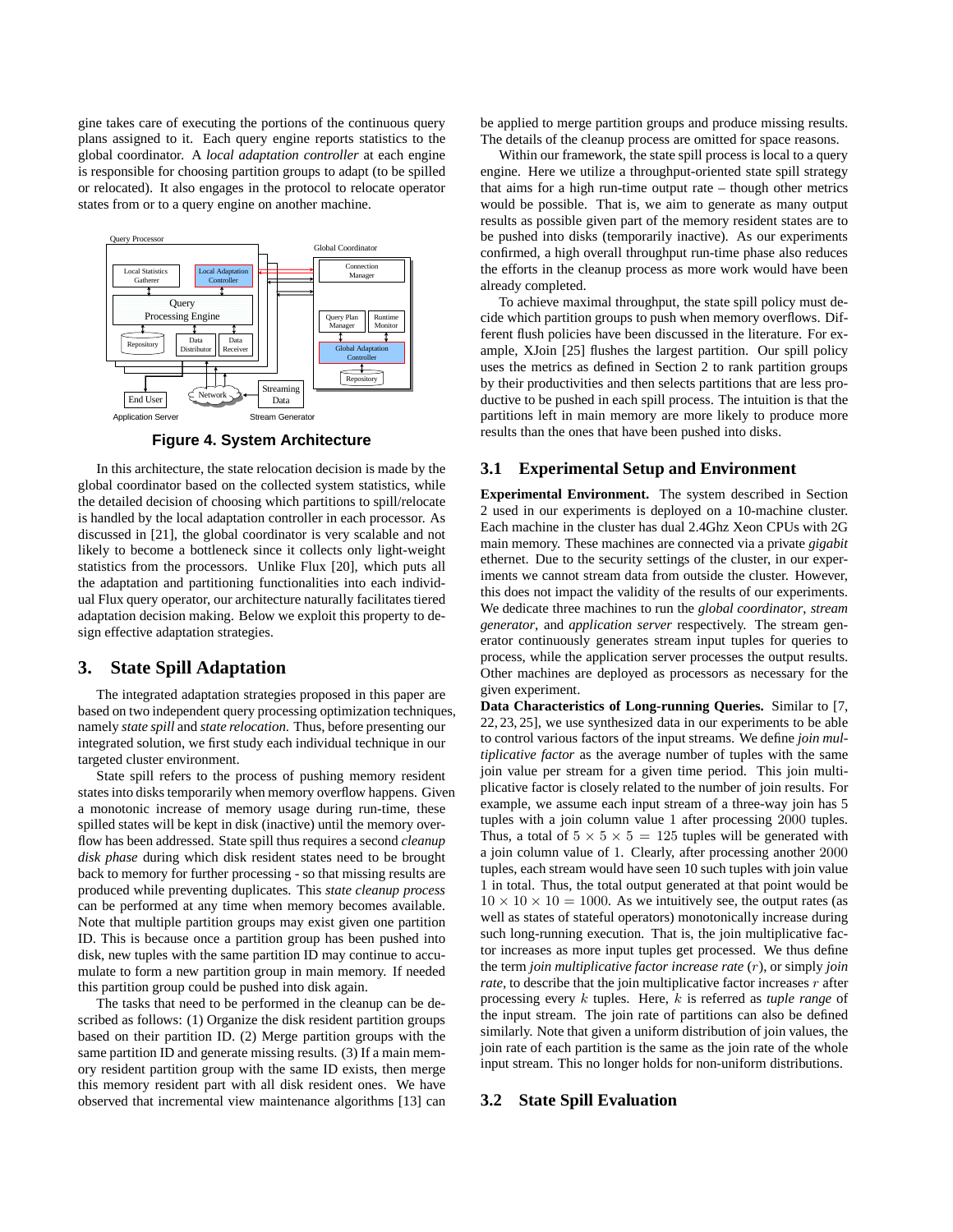We first investigate the sensitivity of how much state is to be pushed in each spill process (Figures 5 and 6). We run the threeway join query, described in Section 3.1, on one single machine. The input rate is set to 30 ms per input stream. The tuple range of each input is set to 30K. The join rate is set to 3. The state spill is triggered whenever the memory usage of the machine is over 200MB. A k%-push means that k% of the main memory states are chosen to be pushed to disk. We vary  $k$  from 10 to 100 in this experiment. We randomly choose partition groups from the operator state for this experiment since we investigate the impact of which amount of state is to be pushed in each adaptation. As a comparison, we also provide the throughput of the query when it is fully processed in main memory (labeled as 'All-Mem').

Seen from Figure 5, the more states are being pushed into the disk each time, the smaller the overall throughput. This is as expected since the states being pushed are no longer active.



**Figure 5. Varying k%. Impact on Throughput.**



**Figure 6. Varying k%. Impact on Memory Usage.**

Figure 6 shows the corresponding memory usage changes. We can see that the main memory utilization can be effectively controlled to avoid system crash due to memory overflow. We also see that the more states (a higher percentage) we push in each adaptation, the fewer times we need to trigger the state-spill process. In Figure 6, each zag in the line represents one adaptation process.

Without loss of generality, we observe that some intermediate value of push volumes in the range of 10% to 50% is most favorable given our experimental environment. It balances the main memory usage (number of adaptations) and the impact on overall throughput. In subsequent experiments, when we want to hold characteristics in our experimental runs steady to allow us to focus on the effect of particular parameters, we choose such a middle range value, say 30% as default, unless otherwise stated.

Next, we study the effectiveness of productivity as metric for deciding which partition groups to push to disk. Figure 7 shows the impact of choosing different partition groups on the overall run-time throughput. Here, the input stream has 1/3 of the partitions with an average join rate of 4, 1/3 with an average join rate of



**Figure 7. Throughput-Oriented Spill Evaluation**

2, while the rest have a join rate of 1. The 'push-less-productive' corresponds to the case of pushing partition groups with the smallest  $P_{output}/P_{size}$  value first. The 'push-more-productive' denotes the pushing of partition groups with the largest  $P_{output}/P_{size}$ value first. Seen from Figure 7, the push-less-productive strategy has a much higher run-time throughput. This is because leaving partition groups with high productivity in main memory is more likely to generate more output results as input tuples come through. In Figure 7 we find that after 40 minutes of query execution, the push-less-productive partitions strategy performs about 70% better in terms of output rate. Our experiments also confirm that this policy helps to reduce the cleanup efforts as more work has been accomplished before the cleanup starts. In the above experiment, the push-less-productive strategy uses 26, 879 ms to generate 194, 308 tuples during the cleanup, while the push-moreproductive one generates 992, 893 tuples in around 359, 396 ms.

## **4. State Relocation Adaptation**

Uneven workload may arise among machines in a distributed environment. Thus, while one machine runs out of memory, another machine may still have ample memory at its disposal for holding additional states. Unlike state spill, having operator states stay in main memory (even at an alternate machine in the cluster) would positively affect the overall query processing. Thus, state relocation, which moves operator states across machines, may then become a preferred choice to maximally utilize all resources.

State relocation requires knowledge from multiple machines to make an adaptation decision. In our system we have a global coordinator (GC), which monitors the performance of all query processing engines (QE). Thus it has global knowledge of the overall system performance. In the distributed system used in our experiments, the global controller coordinates the execution of the different query optimization strategies, and is thus responsible for the state relocation process. Various schemes of relocation among a set of machines have been studied in the literature. Here we proceed with a simple model, namely a pair-wised state relocation scheme. Other models could fairly easy be incorporated into our framework. We refer to the machine with the maximally used memory  $(M_{max})$  as the *sender*, and to the machine with the least memory used (Mleast) as the *receiver*. In each adaptation, the global coordinator moves  $(M_{max} - M_{least})/2$  amount of states from the sender to the receiver if it is observed that  $M_{least}/M_{max}$ reaches a threshold  $\theta_r$ , i.e.,  $M_{least}/M_{max} < \theta_r$ . Thus, ideally, both machines will have about  $(M_{max} + M_{least})/2$  memory usage after the adaptation. Note that the actual partition groups to be moved are decided by the local adaptation controller of the ma-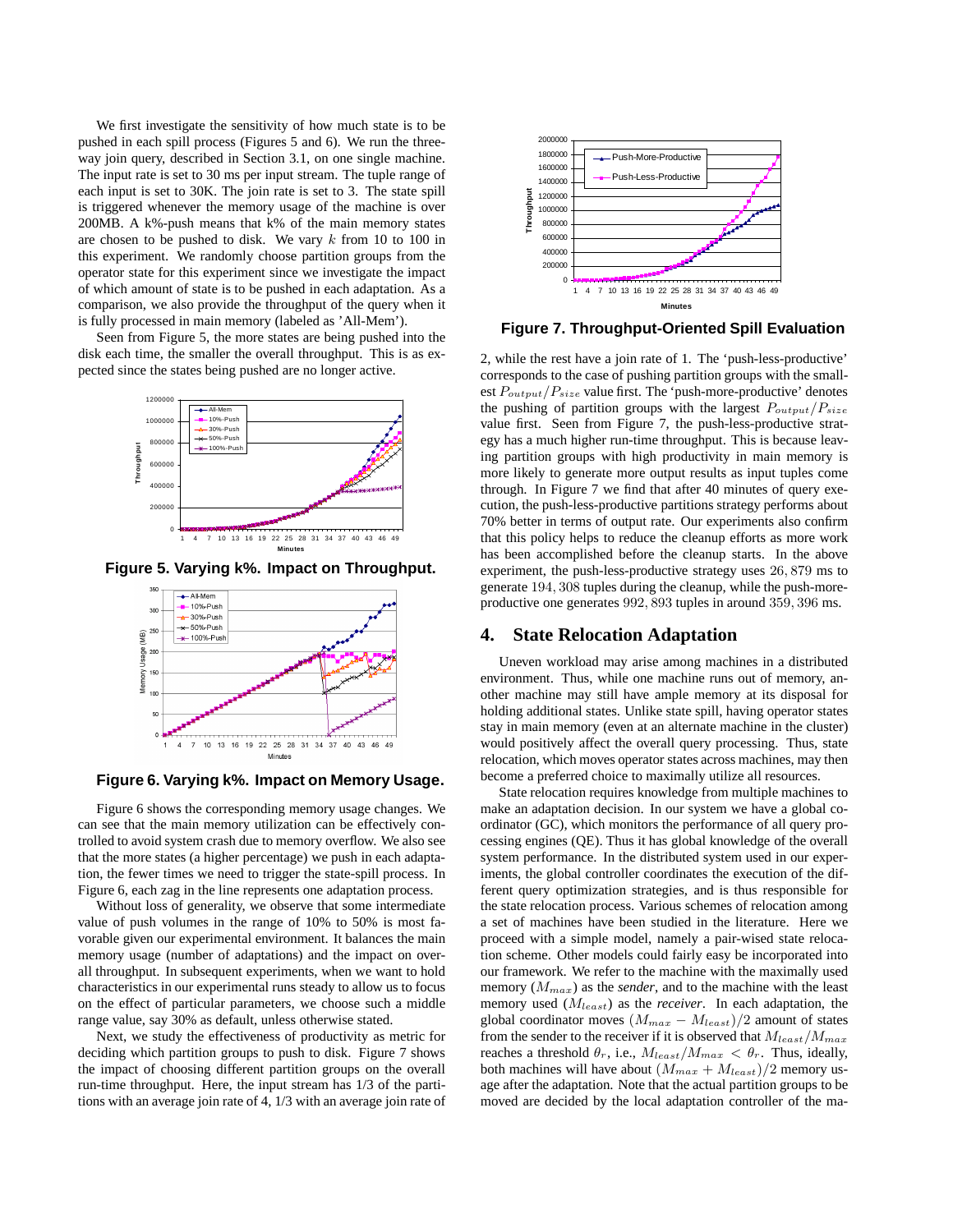chine with the most used memory. Given such tiered decision architecture, the global coordinator only requires to collect very light-weight running statistics, such as main memory usage. This helps to increase the scalability of the global coordinator, thus reducing the possibility of it becoming a bottleneck in the query processing. Previous work [21] has proven the cost of communication in the context of our fast network to be very low.

#### **4.1 Moving States Across Machines**

No operator states should be missing or corrupted in the relocation process. To achieve that, we design an 8-step protocol to coordinate the run-time operator state movement. The overall interactions between the global coordinator (GC) and each individual query engine (QE) (for those query engines involved in the adaptation process) are described by the sequence diagram illustrated in Figure 8. During state relocation, the global coordinator controls the overall adaptation process, while the local adaptation controller in each query engine is responsible for receiving moving requests from the global coordinator and performing corresponding actions. The state relocation process is triggered by the global coordinator whenever an overloaded query engine is detected. Note that since a split operator in charge of redirecting incoming tuples to the correct instances of the partitioned stateful operators sits in front of each partitioned operator, all tuples, belonging to the partition groups affected by the current adaptation process, which arrive during a state relocation process are temporarily buffered at the query engine on which the corresponding split operator sits. Later when the adaptation process is over all buffered tuples are redirected to the stateful operators based on the new partition group mapping. Due to space limits more detailed discussion of state relocation protocols is omitted.



**Figure 8. State Relocation Protocols Diagram**

## **4.2 Evaluation of State Relocation**

We study the following two parameters in evaluating the state relocation: (1) threshold  $\theta_r$ , and (2) minimal time-span between two consecutive relocations  $\tau_m$ . The global coordinator triggers state relocation if and only if when  $M_{least}$  /  $M_{max}$  <  $\theta_r$  and the time elapsed since the last relocation is greater than  $\tau_m$ .

Figure 9 explores the threshold-related aspect of the above questions. The query as described in Section 3.1 is run in two machines. Each machine processes about half of all partitions. The maximal memory of each machine is set large enough to have the query completely run in main memory. We use a worst case situation in terms of input stream fluctuations having each machine alternatively change its demand of main memory. For example,

partitions assigned to machine 1 get 10 times more tuples than those of machine 2 for the first five minutes. After that, machine 2 gets 10 times more tuples than machine 1 for the next 10 minutes, and so on. Thus the main memory usage of these two machines alternates dramatically every 10 minutes. Given this setup, the state relocation may keep on moving states constantly back and forth among two machines, i.e., the danger of thrashing by wasting time on moving states may arise. We now study the stability of our method in such a dynamic situation.

Figure 9 shows the impact of choosing the threshold  $\theta_r$  with  $\tau_m$  being set to 45 seconds. We vary  $\theta_r$  from 50% to 90%. A high percentage indicates that a larger number of adaptations is triggered with each adaptation only moving a small amount of states. Seen from Figure 9, the throughput when choosing different  $\theta_r$  is almost the same. All of them experience throughput similar to that of pure main memory processing with no adaptations (All-mem). In Figure 9, a total of 24 relocations have been conducted when  $\theta_r$ is set to 90%, while only 2 adaptations when  $\theta_r$  equals 50%.



Figure 9 and other experiments we have conducted regarding the minimal time-span between two consecutive relocations confirm that the cost of our pair-wised state relocation is low in the context of our test environment, a modern small-range cluster of machines. Thus we conclude that potentially we could perform such state relocations frequently without impacting the overall performance. The state relocation cost is expected to be higher if the underlying network is slow and unreliable.

Figure 10 shows the change of memory usage with  $\theta_t = 90\%$ and  $\tau_m = 45$  seconds. The 'no-relocation-M1' and 'no-relocation-M2' show the memory usage respectively of machines  $M_1$  and  $M_2$ without state relocations. As can be seen, the memory consumption alternatively changes due to our input data pattern. 'withrelocation-M1' and 'with-relocation-M2' indicate the memory usage after the state relocations. We can see that the main memory usage remains largely balanced due to the relocation. Applying state relocation maximizes the opportunity for full memory based processing. It thus has the potential to result in a higher overall throughput since the cost of state relocation is not expensive as shown by Figure 9.

Figure 11 illustrates the benefits of state relocation. The query is run over three machines. We change the initial distribution of partitions to make one machine process 60% of all partitions, while the other two have 20% of partitions respectively. We set  $\theta_r$  $= 80\%$  and  $\tau_m = 45$  seconds. In this setup, state spill is triggered when the main memory usage of the machine is over 200MB.

Seen from Figure 11, the throughput of the 'no-relocation' case drops after running for 40 minutes. This is because main memory of the machine having 60% of the partitions overflows and starts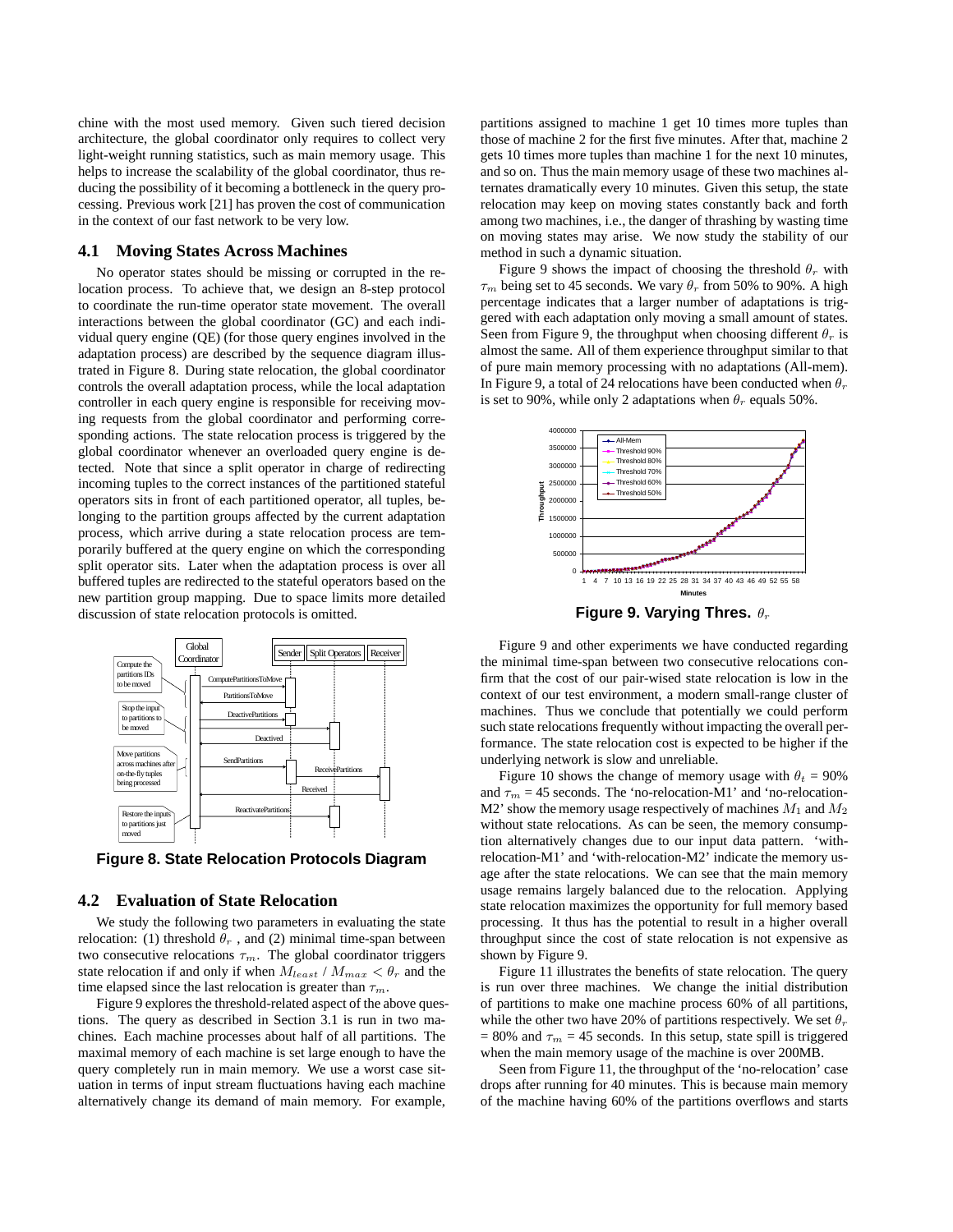





pushing states into disks. On the other hand, the 'with-relocation' adapts these states to other machines having all states kept in main memory. Thus, it generates output continuously at a maximal rate in the run-time phase instead of waiting until the clean up stage.

## **5. Integrating State Spill and Relocation Adaptations**

When aggregated memory of all machines is not sufficient for the query processing, state spills cannot be avoided any longer simply by relocating states across machines. This is because some machines or even all machines may suffer from memory overflow. In this section, we thus propose two solutions to combine both state spill and relocation into integrated strategies aimed at maximizing run-time throughput in such memory-constrained environments. Each strategy description is accompanied by pseudocode for more clarity. Variables used in the integrated strategies' algorithms are explained in Tables 1 and 2.

### **5.1 Lazy-Disk Control Strategy**

In the lazy-disk strategy, state spill is postponed until there is no main memory in the cluster that can hold the states from overloaded machines. That is, when the global coordinator observes that  $M_{least}/M_{max} < \theta_r$ , the state relocation adaptation is chosen. This aims to have as many states as possible kept in main memory. While the local adaptation controller observes that the memory usage of the machine is going to overflow, it then triggers the state spill on that particular machine. Algorithm 1 describes the sequence of steps performed by the GC and all QEs affected by our first proposed solution, called *lazy-disk* approach.

The lazy disk approach focuses on the main memory usage, that is, both types of adaptations are purely driven by main mem-

| Variable name             | <b>Description</b>                                               |
|---------------------------|------------------------------------------------------------------|
| $SS_{-}$                  | marks state spill mode or events                                 |
| $sr_{-}$                  | marks state relocation mode or events                            |
| threshold <sup>sr</sup>   | tunable thresholds determining when states are to be             |
| threshold $^{mem}$        | relocated among QEs or spilled at a potentially locally          |
| threshold <sup>prod</sup> | overloaded QE                                                    |
| max product               | estimated maximum QE productivity per time period                |
| min product               | estimated minimum QE productivity per time period                |
| sr_timer                  | determines the frequency of statistics evaluation sent to to the |
|                           | GC by all QEs. The statistics are used to handle uneven load     |
|                           | distribution situations                                          |
| s_timer                   | determines how often memory at a QE is measured to detect        |
|                           | and prevent memory overflow problems by triggering a local       |
|                           | state spilling process                                           |
| lb_timer                  | load balancing timer determining how often the GC should         |
|                           | evaluate the statistics sent to it by the QEs.                   |

**Table 1. Variables for Lazy- and Active-Disk Strategies**

| <b>OE Modes of Operation</b>    | <b>Description</b>                              |
|---------------------------------|-------------------------------------------------|
| State-relocation mode (sr_mode) | Indicates that GC has triggered the state-      |
|                                 | relocation protocol which is carried out by the |
|                                 | GC and all affected OEs.                        |
| State-spill mode (ss_mode)      | Indicates that a QE is in the process of        |
|                                 | spilling states to disk to free memory. It is   |
|                                 | triggered in different ways based on the se-    |
|                                 | lected adaptation strategy.                     |
| Normal mode (normal mode)       | Normal query plan execution. No mem-            |
|                                 | ory overflow problems detected, and thus no     |
|                                 | adaptation is currently attempted.              |

### **Table 2. Execution Modes of a Query Engine**

ory usage. We push the less productive partitions (with small  $P_{output}/P_{size}$  values) to disk in the state spill process, while we choose the productive partitions (with large  $P_{output}/P_{size}$  values) to move in the state relocation adaptation. With productive partitions likely to be kept in main memory, this strategy aims to produce high throughput in the run-time phase. This strategy design is driven by our experimental observations in Section 3.1, namely, to keep as many states as possible in main memory.

## **5.2 Evaluation of Lazy-Disk Control**

Similar to the experiment shown in Figure 11, a lazy-disk adaptation approach has the potential to fully utilize all available main memory in the cluster. Figure 12 shows the performance of the lazy-disk approach in a memory constrained environment. The query, refer to Section 3.1, is deployed on three machines. We set a skewed initial distribution with one machine being assigned 2/3 of all partitions, while other two machines share evenly the rest 1/3 of partitions. In this setup, if we do not apply state relocation, then only one machine gets overloaded. We call this 'no-relocation' approach. Using the lazy-disk approach, all three machines will eventually get overloaded due to giving priority to state relocation. Only once the memory across all machines is exhausted will this strategy trigger the state spill processes. Seen from Figure 12, the lazy-disk approach has a higher overall throughput than the 'no-relocation' since the lazy-disk approach makes full use of available main memory in the cluster during the query processing.

Even if the query workload is extremely heavy, i.e., each machine in the cluster does not have sufficient memory to process the partitions assigned to them, a lazy-disk approach still has benefits. To illustrate, we again deploy the query into three machines and have one machine get more partitions than the others. We run the query for 6 hours, so that each machine has a large amount of states beyond the available main memory. We again compare the performance of lazy-disk and no-relocation. In this experiment,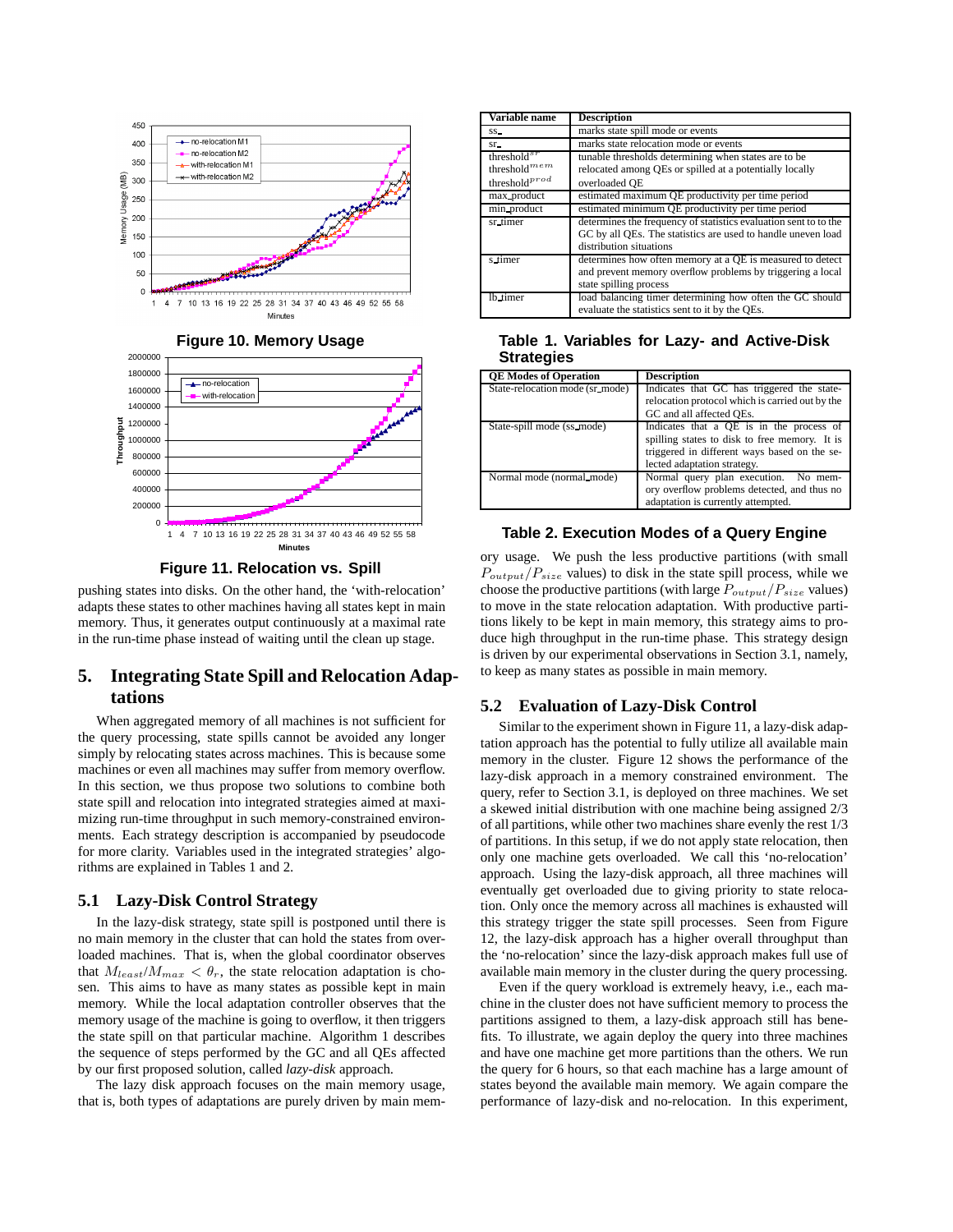| <b>Algorithm 1 Lazy-Disk Strategy</b> |                                                                     |  |
|---------------------------------------|---------------------------------------------------------------------|--|
|                                       | EVENTS AT GC                                                        |  |
|                                       | $1:$ sr_timer_expired:                                              |  |
| 2:                                    | $sr_timer. reset()$                                                 |  |
| 3:                                    | $process\_stats()$                                                  |  |
| 4:                                    | calculate cluster load()                                            |  |
| 5:                                    | $max\, load :=$ get max load among all query engines $(QE_i)$       |  |
| 6:                                    | $min\_load :=$ get min load among all query engines $(QE_i)$        |  |
| 7:                                    | <b>if</b> min_load/max_load $\lt threshold^{sr}$ then               |  |
| 8:                                    | QE receiver:= $getQE(min\_load)$                                    |  |
| 9:                                    | QE sender:= $getQE(max\ load)$                                      |  |
| 10:                                   | relocate amount:= $computeAmount(max\text{ }load, min\text{ }load)$ |  |
| 11:                                   | trigger start_sr(relocate_amount) event at GC                       |  |
|                                       | EVENTS AT OE                                                        |  |
|                                       | 12: $cptv$                                                          |  |
| 13:                                   | <b>if</b> $mode = normal$ mode then                                 |  |
| 14:                                   | $mode := sr$ _mode                                                  |  |
| 15:                                   | $parts\ move\ list = computePartsToMove(parts\ to\ move)$           |  |
| 16:                                   | $cptv_triq_r := true$                                               |  |
| 17:                                   | trigger $ptv(parts_to move)$ event at GC                            |  |
| 18:                                   | else (must be in state spill mode)                                  |  |
| 19:                                   | wait until $mode \neq ss \ mode$                                    |  |
| 20:                                   | $mode := sr$ mode                                                   |  |
| 21:                                   | $parts\ to\ move = computePartsToMove(relocate\ amount)$            |  |
| $\frac{22}{23}$                       | $cptv\_trig_r := true$                                              |  |
|                                       | trigger $ptv(parts_to move)$ event at GC                            |  |
| 24:                                   | ss timer expired:                                                   |  |
| 25:                                   | ss. timer. reset()                                                  |  |
| 26:                                   | if $QE$ memory $> threshold^{mem}$ then                             |  |
| 27:                                   | if $mode = normal$ mode then                                        |  |
| 28:                                   | $mode := ss$ -mode                                                  |  |
| 29:                                   | $spill$ amount = computeSpillAmount()                               |  |
| 30:                                   | $stateSplit(spill\_amount)$                                         |  |
| 31:                                   | $mode = normal$ mode                                                |  |
| 32:                                   | else (don't spill now, wait until next timer expires)               |  |



**Figure 12. Lazy-Disk vs. No Relocation**

the overall results generated by the two approaches are similar as they have similar amount of states being pushed to disk. However, the clean up stage of these two approaches are dramatically different. The no-relocation approach takes more than 1600 seconds to produce 2,023,781 tuples in the clean up stage. This is because most work is done by one machine. While the lazy-disk approach only takes less than 400 seconds to clean up, since work is already evenly distributed among all three machines before cleanup starts.

### **5.3 Active-Disk Control Strategy**

State spill in the lazy-disk approach is a *local decision*. This means the decision is made by the query processor as the memory overflow happens at a local machine. However, the productivity of partitions among machines might not be the same. For example, the least productive partition in one machine, the candidate to be pushed to disk there, may still be much more productive than many other partitions in another machine. Thus, *if we raise the*

*state spill decision to the global coordinator at a global level*, we could instead spill the globally least productive partitions among all machines. This should free more aggregated main memory space across the cluster for the globally most productive partitions.

Corresponding to this idea, we now design the *active-disk* approach which actively controls state spill adaptations at the global (instead of at the local) level. The global coordinator monitors both the main memory usage and the average productivity rates of machines in the cluster. Here, the *average productivity rate* (R) of one machine is defined as the total number of tuples that have been generated by this machine during the sampling time divided by the number of partition groups in the machine. Algorithm 2 describes the pseudocode for the distributed protocol that takes place at the global coordinator and the query engines during an activedisk adaptation process.

#### **Algorithm 2** Active-Disk Strategy EVENTS AT GC 1: lb timer expired**:** 2:  $lb_time \nreset()$ <br>3:  $process\_stats()$ 3: process\_stats()<br>4: calculate\_clust<br>5: max\_load := ge calculate\_cluster\_load() 5:  $max\_{load} := \text{get max load among all query engines } (QE_i)$ <br>6:  $min\_{load} := \text{get min load among all query engines } (QE_i)$ <br>7: **if**  $min\_{load}/max\_{load} < threshold^{sr}$  **then**<br>8: QE\_receiver:= $getQE(min\_{load})$  $min\_load :=$  get min load among all query engines  $(QE_i)$ **if** min load/max load  $\lt threshold^{sr}$  **then** 8: QE\_receiver:= $getQE(min\_load)$ <br>9: OE\_sender:= $aetQE(max\_load)$ 9: QE sender:= $getQE(max\_load)$ <br>10: relocate\_amount:=computeAmount:=11: trigger start\_sr(relocate\_amo  $relocated\_amount: = computeAmount(max\_load, min\_load)$ 11: trigger start\_sr(relocate\_amount) event at GC<br>12: else 12: **else**<br>13:  $\frac{12}{n}$ 13:  $max\_product := get$  max productivity among all query engines  $(QE_i)$ <br>14:  $min\_product := get$  min productivity among all query engines  $(OE_i)$ 14: min product := get min productivity among all query engines  $(QE_i)$ <br>15: **if** max-productivity / min-product > threshold<sup>prod</sup> 15: **if**  $max\_productivity / min\_product > threshold^{prod}$ <br>16: **QE** sender:=getQE(min\_product) 16: QE\_sender:= $getQE(min\_product)$ <br>17:  $split\_amount:=computeAmountT$ 17:  $spill\_amount:=computeAmountToSplit()$ ;<br>18: trigger  $start\_ss(spill\_amount)$  event at trigger start\_ss(spill\_amount) event at QE sender EVENTS AT QE 19: cptv:<br>20: mod<br>21: par<br>22: cptu<br>23: trigg  $mod := sr$  mode  $parts\_move\_list := computePartsToMove(parts\_to\_move)$  $cptv\_trig_r := true$ 23: trigger  $ptv(parts_to_move)$  event at GC<br>24:  $start\_ss$ : 24: <u>start\_ss:</u><br>25: mode::<br>26: stateSp  $mode := sr$ -mode 26:  $stateSplit(spill\_amount)$ <br>27:  $mode := normal-mode$  $mode := normal$  mode

As in the lazy-disk approach, if  $M_{least}/M_{max} < \theta_r$  we run out of local main memory, then the state relocation is triggered again aiming to have all data in memory whenever possible. However, if  $M_{least}/M_{max} \geq \theta_r$ , then we compare the average productivity rate of each machine. If one machine has a much lower average productivity rate, for example,  $R_{max}/R_{min} > \lambda$ , we force the partitions of the lower average productivity rate machine to be pushed into disks. This would leave main memory space for the highly productive partitions in other machines to be relocated into these machines. This would help the overall performance since high productive partitions remain in main memory. The global coordinator does not select the globally least productive partitions to be pushed to disk as this would require the collection of more statistics, increasing network costs and reducing scalability.

However, pushing more states than necessary could be counterproductive, resulting in a decrease of the overall performance as well. In the active-disk strategy, we set the maximal amount of states being pushed by the global coordinator to be less than  $M_{query} - M_{cluster}$ , where  $M_{query}$  denotes the estimation of the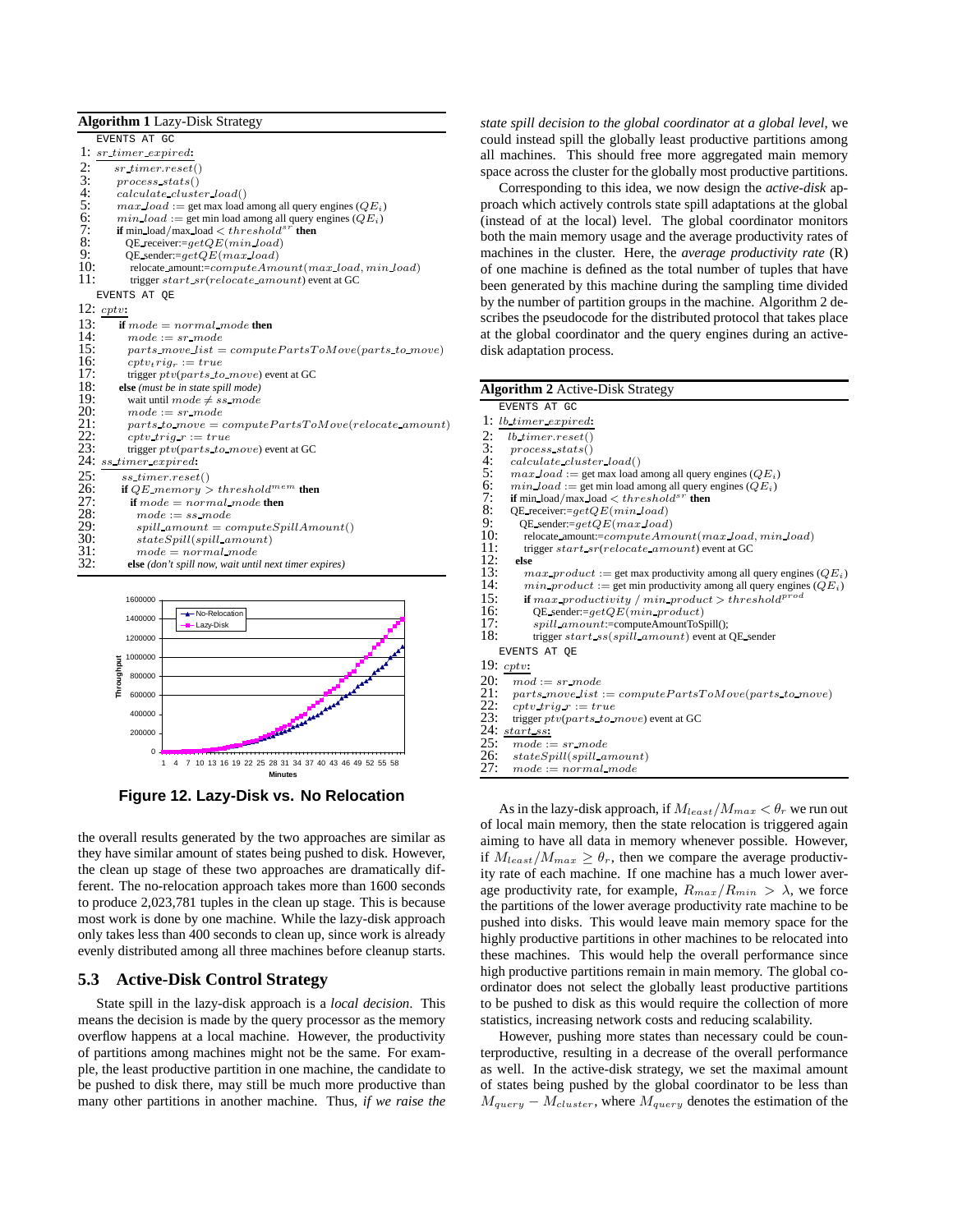overall memory consumption for the query, while  $M_{cluster}$  is the overall available memory of the cluster. This aims to assure that data that fits into memory is left there.

### **5.4 Evaluation of Active-Disk Control**

We postulate that the active-disk approach could further improve run-time query throughput if the global coordinator observes major differences of productivity among machines. Figure 13 shows one comparison of lazy- versus active-disk approach. In this experiment, we set the tuple range of the input stream to 30K. We set the partitions assigned to machine  $m_1$  to have a high average join rate of 4, while partitions in the other two machines have a low average join rate of 1. The lazy-disk approach does nothing at the global coordinator level if the memory usage among the three machines is running out roughly equally at all machines. While the active-disk approach forces lower productive partitions to be pushed into disks since the average productivity of partitions in machine  $m_1$  is much larger than that of the other two, but only if extra memory is needed. Note that in both approaches, each machine triggers the state spill process as its memory usage reaches its threshold (60 MB). Here, the state relocation threshold  $\theta_r$  is set to 0.8, while the minimal time span of two relocations  $\tau_m$  is set to 45 seconds. The productivity threshold  $\lambda$  that triggers a 'force state spill adaptation' is set to 2.



**Figure 13. Lazy-Disk vs. Active-Disk, 1**

Seen from Figure 13, the active disk strategy experiences a slight drop in the throughput after it starts pushing partitions into disks. Gradually, however, it outperforms the lazy-disk strategy since more high productive partitions remain in main memory.



**Figure 14. Lazy-Disk vs. Active-Disk, 2**

As the difference of average productivity of different machines increases, then the active-disk approach can further improve the run-time query throughput compared to the lazy-disk approach. We set partitions assigned to machine  $m_1$  (with a join rate 4) to have a small tuple range (15K), while set the partitions assigned to the other two machines (with a join rate 1) to have a large tuple range (45K). This setup further differentiates the average productivity values of machines. Having a smaller tuple range indicates a larger join factor value given the same number of input tuples (See Section 3.1). It thus further increases the number of output tuples. As expected, the active-disk approach has a major throughput improvement compared with that of the lazy-disk approach (see Figure 14). In these experiments skewed data was used.

However, as we discussed earlier, we need to control the total amount of states being pushed by the global coordinator. This is because too many pushes, more pushes beyond what is necessary, could decrease the performance. In general, in our framework we do set some maximum amount of states to be pushed. In the case of our experiments we had utilized 100 MB.

### **6. Related Work**

Continuous query processing [1,4,5,16] is closely related work in that it applies a push-based non-blocking processing model. A variety of techniques have been investigated to address the scalability concerns of continuous query processing, including load shedding [23], operator-state purging [8] and adaptive scheduling and processing [16]. In this work, we instead focus on adapting operator states to handle the memory shortage problem.

State spill has also been investigated in a central environment. The focus of [22] is on the evaluation of different flushing strategies for a partitioned hash-join operator. Both XJoin [25] and Hash-Merge Join [17] essentially incorporate data management into their respective join algorithms. They adapt memory resident states from individual input streams to disks when memory overflow happens. As discussed in Section 3, this strategy does not work well for multi-input operators, especially in a partitioned parallel processing environment. Moreover, these strategies are designed to work in a central environment. In a distributed environment where both state spill and state relocation are necessary, new challenges arise, such as how to integrate both adaptation methods into one strategy. Our recent work [15] on state spill only, also in central context, instead focuses on the interdependencies of a query plan composed of a pipeline of stateful operators.

Distributed continuous query processing over a shared nothing architectures has recently received attention [1, 20]. In existing systems such as Aurora\* and Borealis [27], and also in our prior work [21], operators are assumed to be small enough to fit completely within one single machine. Thus, the adaptation in such systems [27] focuses on balancing the load by moving complete query operators across machines. The basic unit to be adapted in these systems is at the granularity of a complete operator. While in this work, we instead investigate methods of adaptation at the granularity of operator state partitions.

Flux [20] is among the first to discuss partitioned parallel processing and its adaptations in the continuous query context. It makes use of the exchange architecture proposed by Volcano [10] by inserting split operators into the query plan to achieve partitioned processing for stateful query operators, focussing on singleinput aggregate operators. [20] does not explicitly discuss coordination techniques between state spilling and state reallocation as we do in our work. Moreover, Flux focuses on single input query operators. Issues for complex stateful operators like multi-joins, such as how to organize states from different input steams, have not been addressed. As discussed in Section 5.2, our proposed